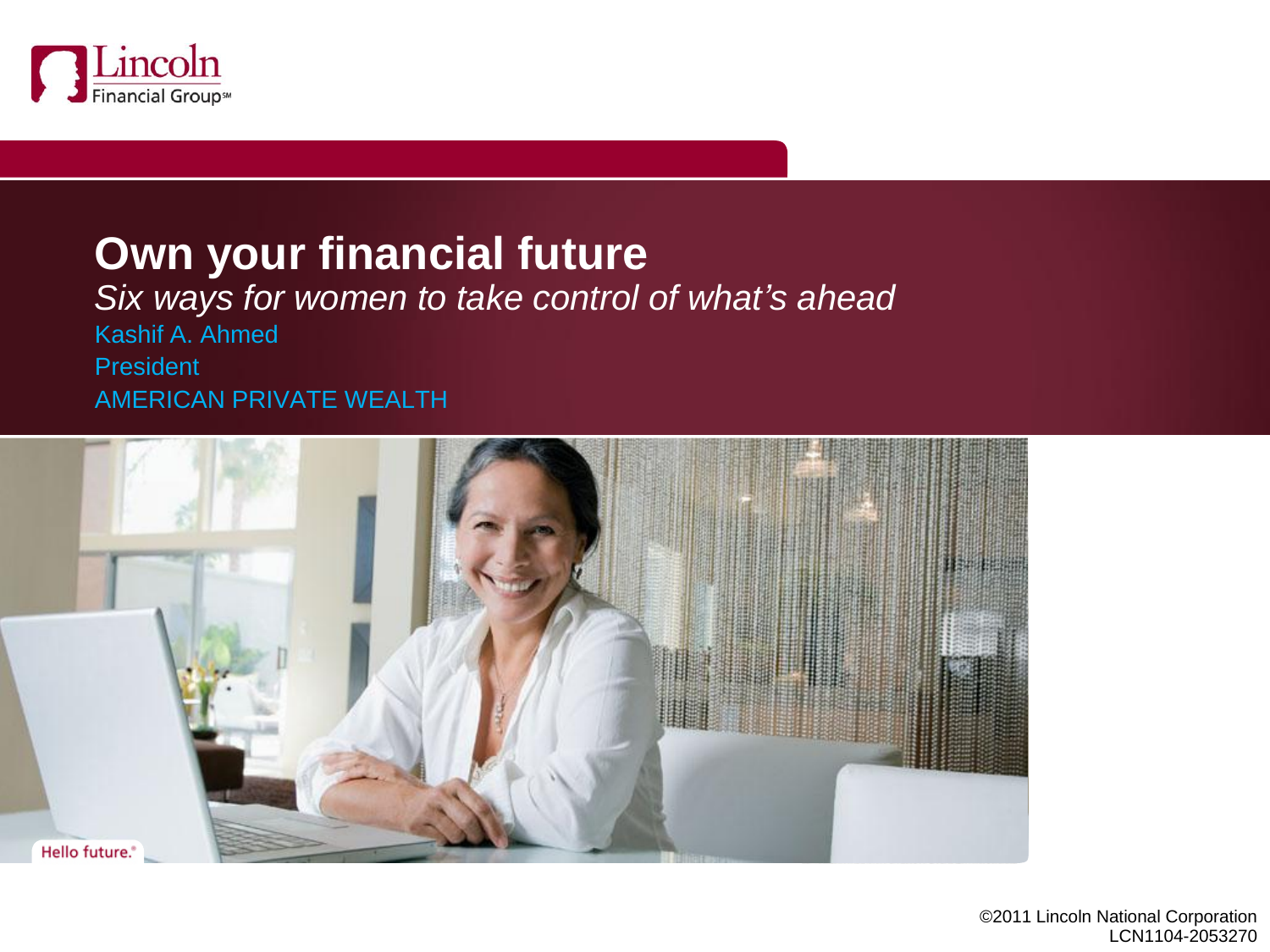#### **Financially empowered women**







**Motivated** women investors

Six financial scenarios for women

**Taking** action now



Hello future.<sup>®</sup>

2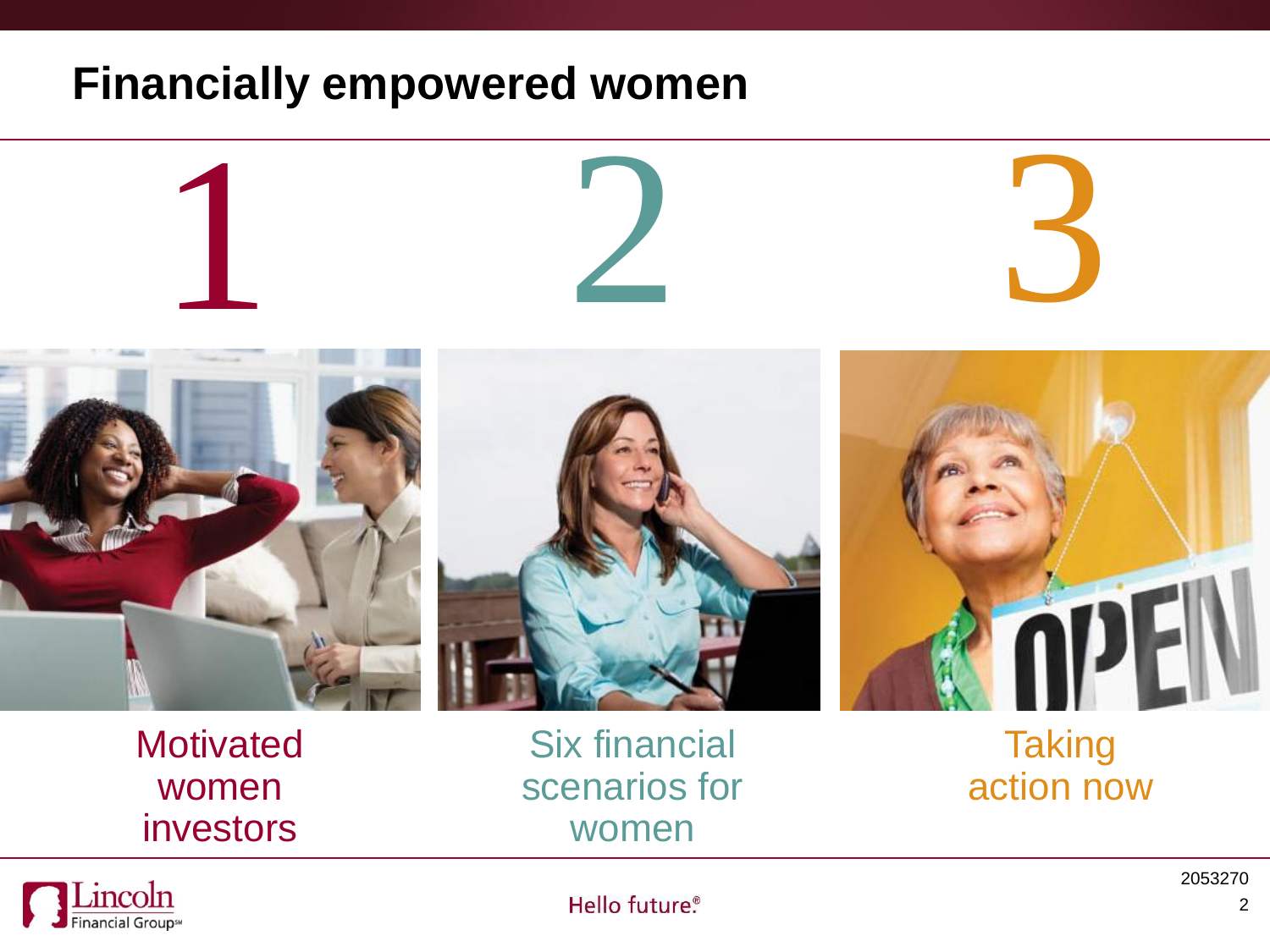#### **Financially empowered women**



"In the long run, we shape our lives, and we shape ourselves. The process never ends until we die. And the choices we make are ultimately our own responsibility."

e your life

– Eleanor Roosevelt

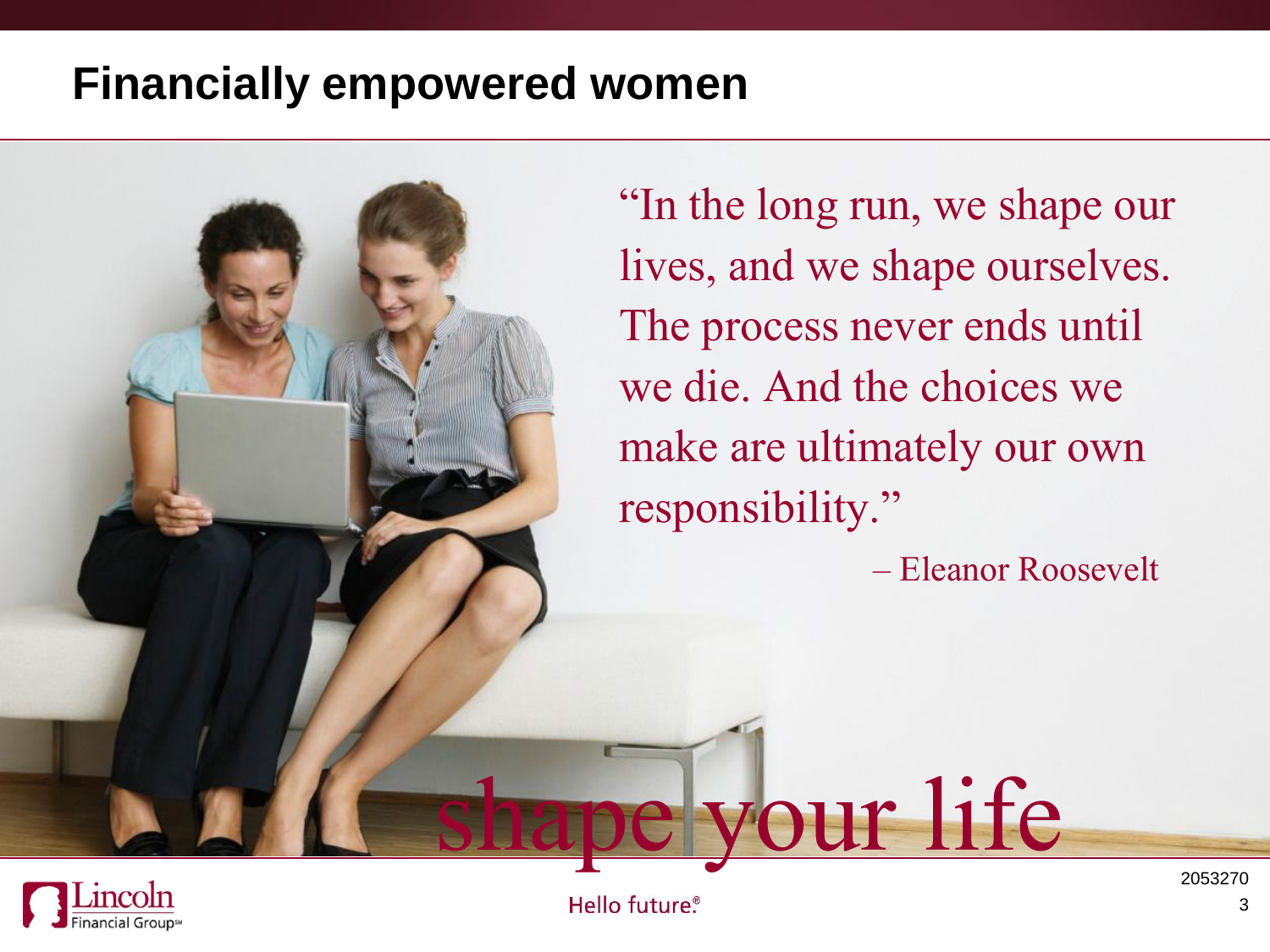#### **Why money matters now more than ever**

- You are earning more than ever before
- You are making family financial decisions
- You are planning for the future

Women accounted for 51% of all workers in highpaying management, professional and related occupations in 2009.

*U.S. Department of Labor, Women's Bureau, 2009*

 $\frac{1}{\sqrt{2}}$ 



5 1 1

motivation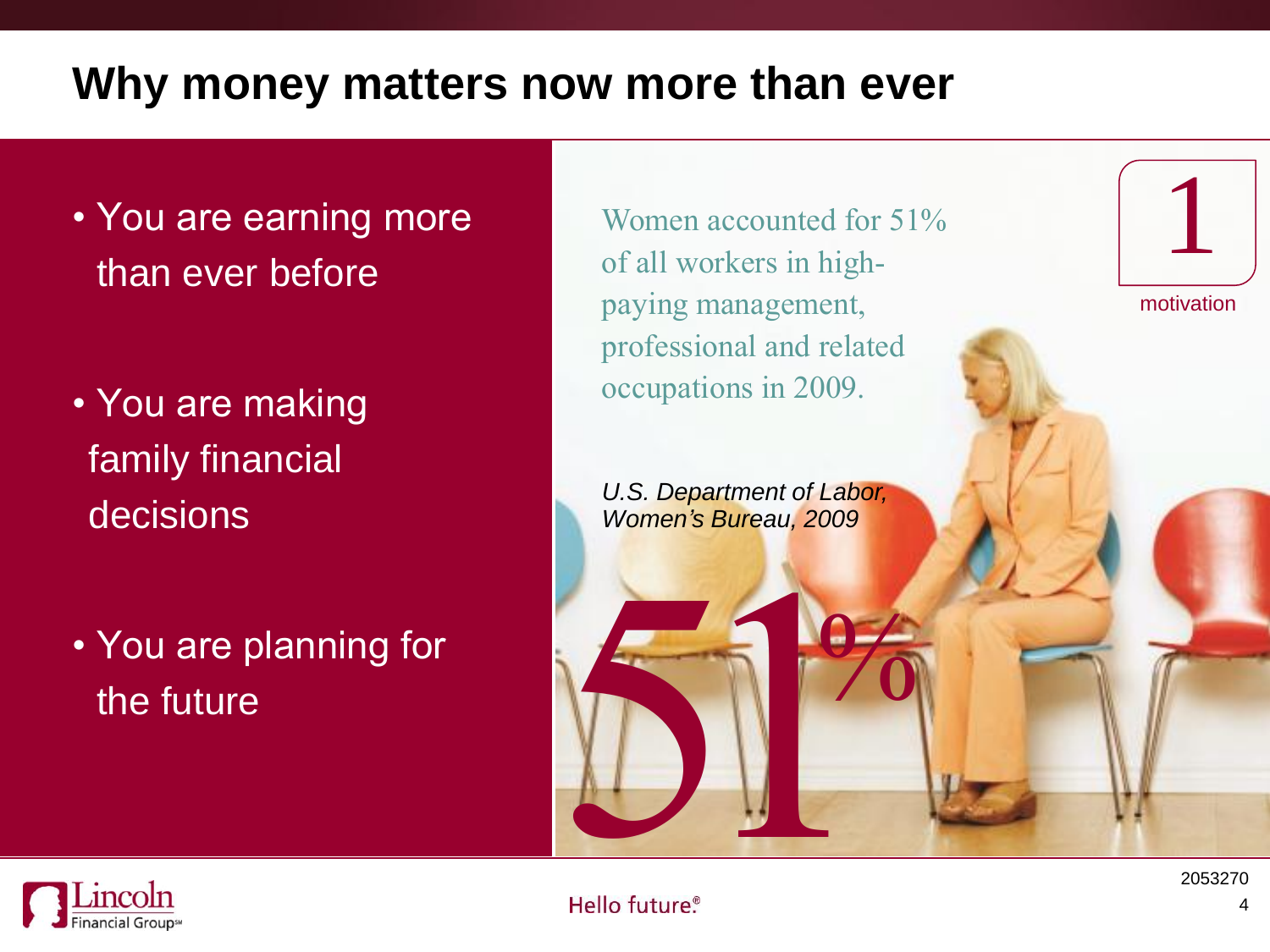#### **Defining top financial priorities**



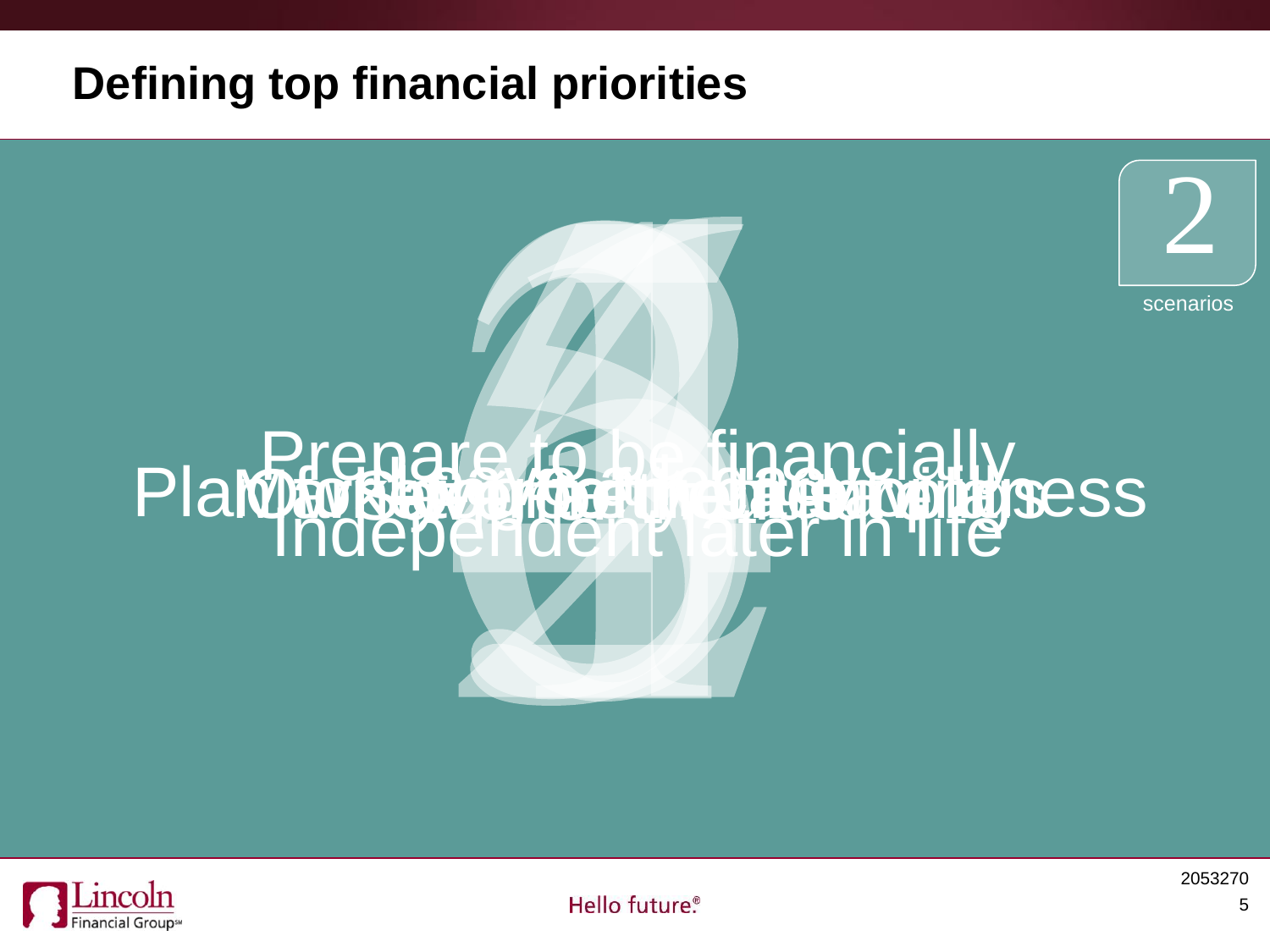# **Defining top financial priorities**

Save for the future

- 2 Own your retirement plan
- 3 Protect your savings
- Plan for long-term care or illness 4

5 Prepare to be financially independent later in life

**6** Leave a legacy





2053270

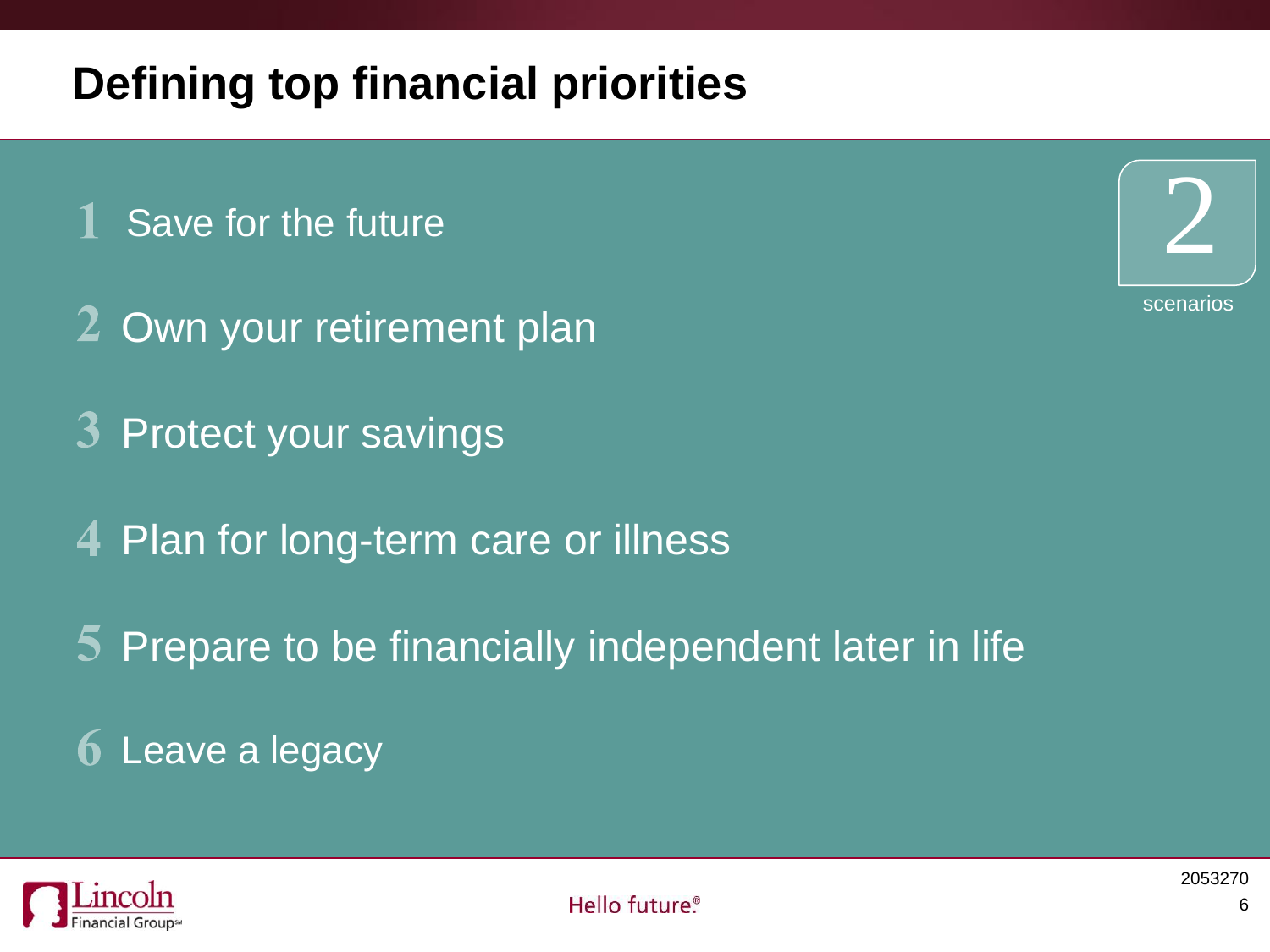#### Top five reasons women and men are saving 17% Medical/health related 23% Education costs 26% Home improvement/repairs 36% Vacation, travel 54% Retirement 16% Medical/health related 23% Education costs 24% Home improvement/repairs 31% Vacation, travel 62% Retirement 2 scenarios

**Focused on your future**

*Source: LIMRA "Gender Matters: Retirement Savings of Working Men and Women, February 2011*

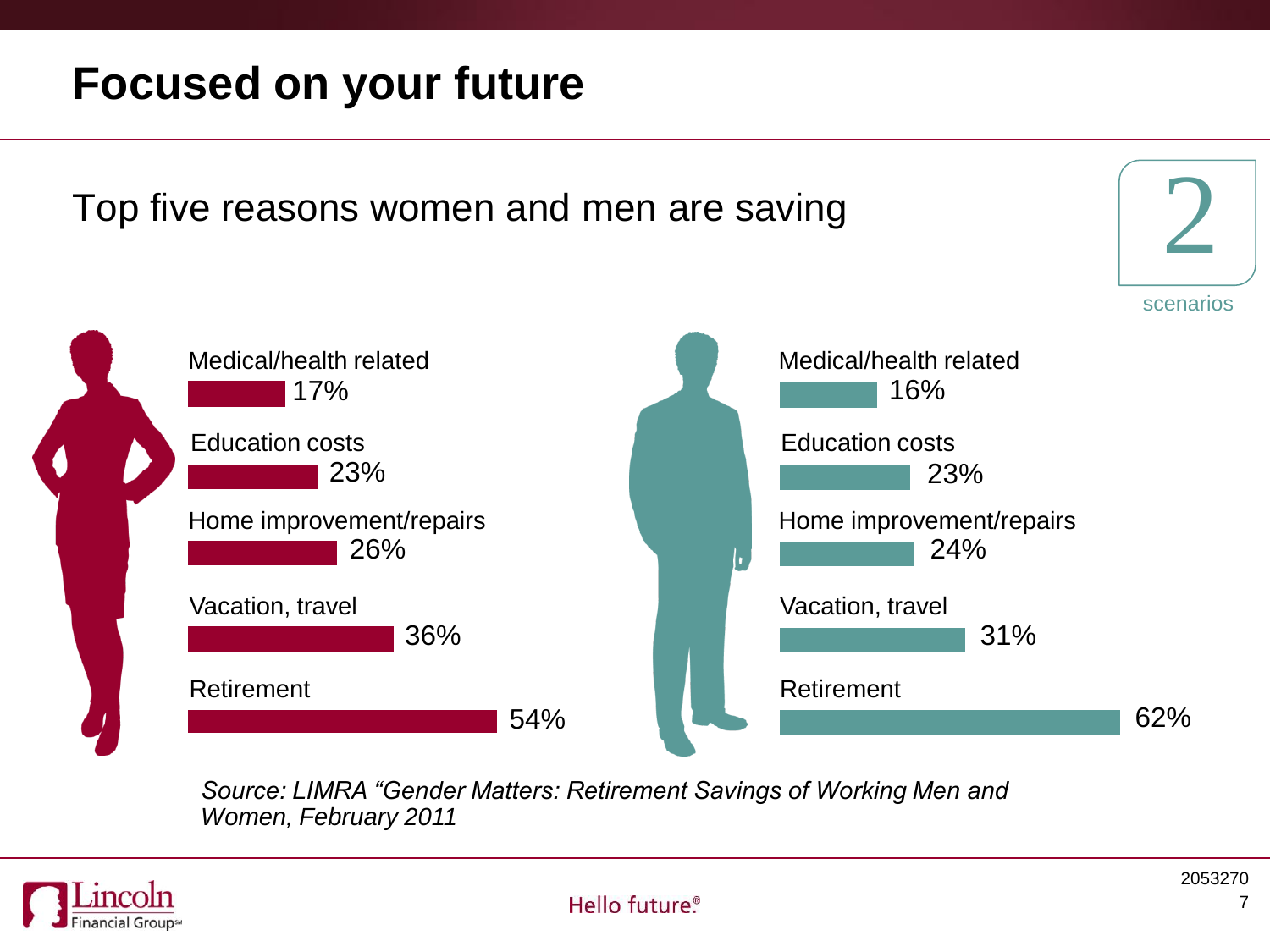#### **Focused on your future**

Benefit: Tax-deferred growth Benefit: Tax-free distributions Benefit: Money managers Benefit: Accessible through a variety of sources Traditional IRA Roth IRA Mutual funds Stocks, bonds

scenarios

2

#### Fast tip

Existing traditional IRAs can be converted into a Roth IRA to begin accumulating growth taxfree. Talk to your advisor to find out more.



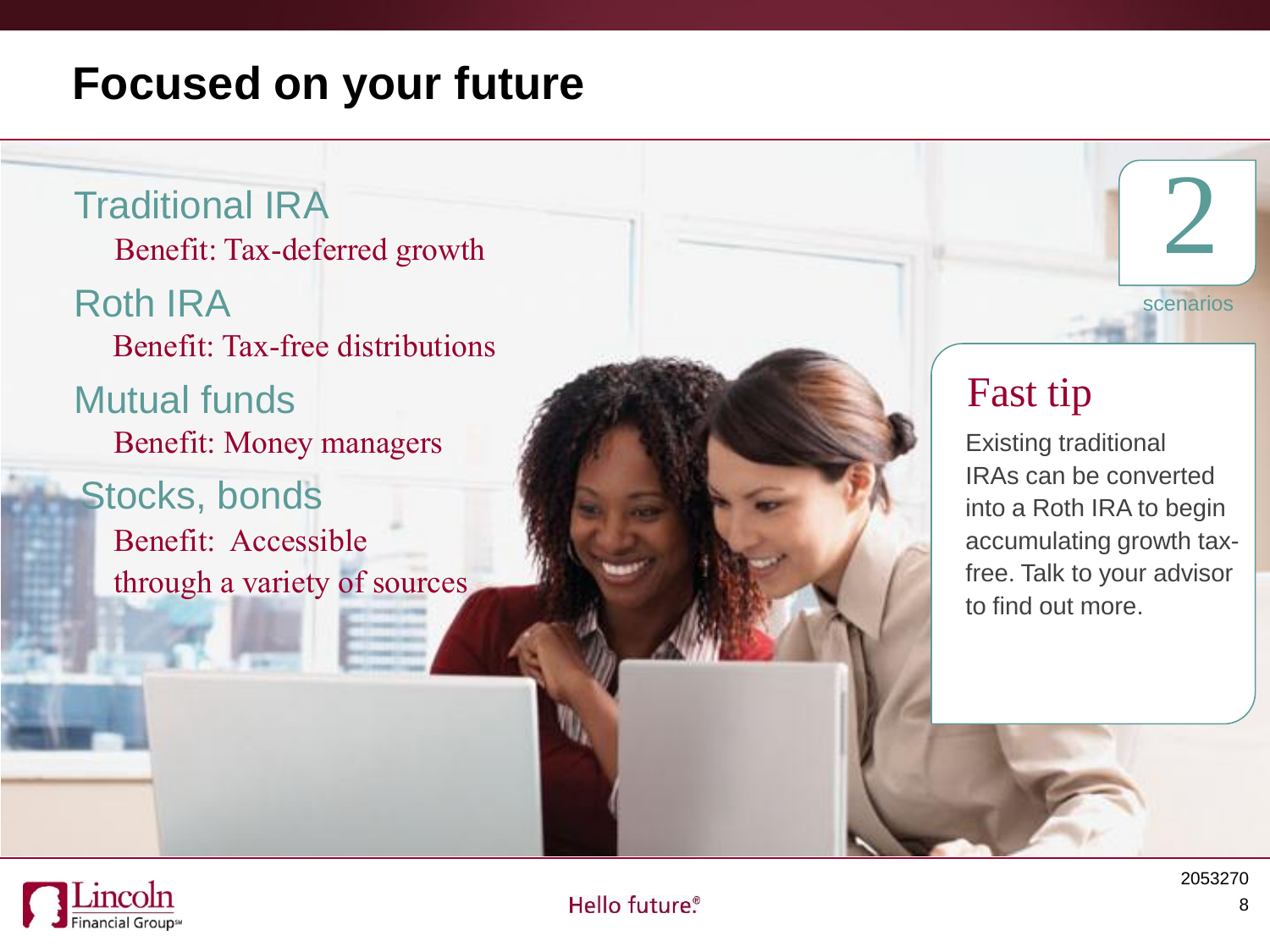#### **Own your retirement plan**

#### Employer-sponsored plans (401(k), 403(b), 457)

Benefit: Tax advantages Matching contributions Available through employer

%

1



#### Fast tip

Be sure to "max out" your contributions as much as you can afford. Check your employer plan asset allocation regularly to be sure it's aligned with your goals.

#### 41% of women participate in their 401(k) plan

*Source: National Education and Resource Center on Women and Retirement Planning, U.S. Department of Health and Human Services, 2010* 

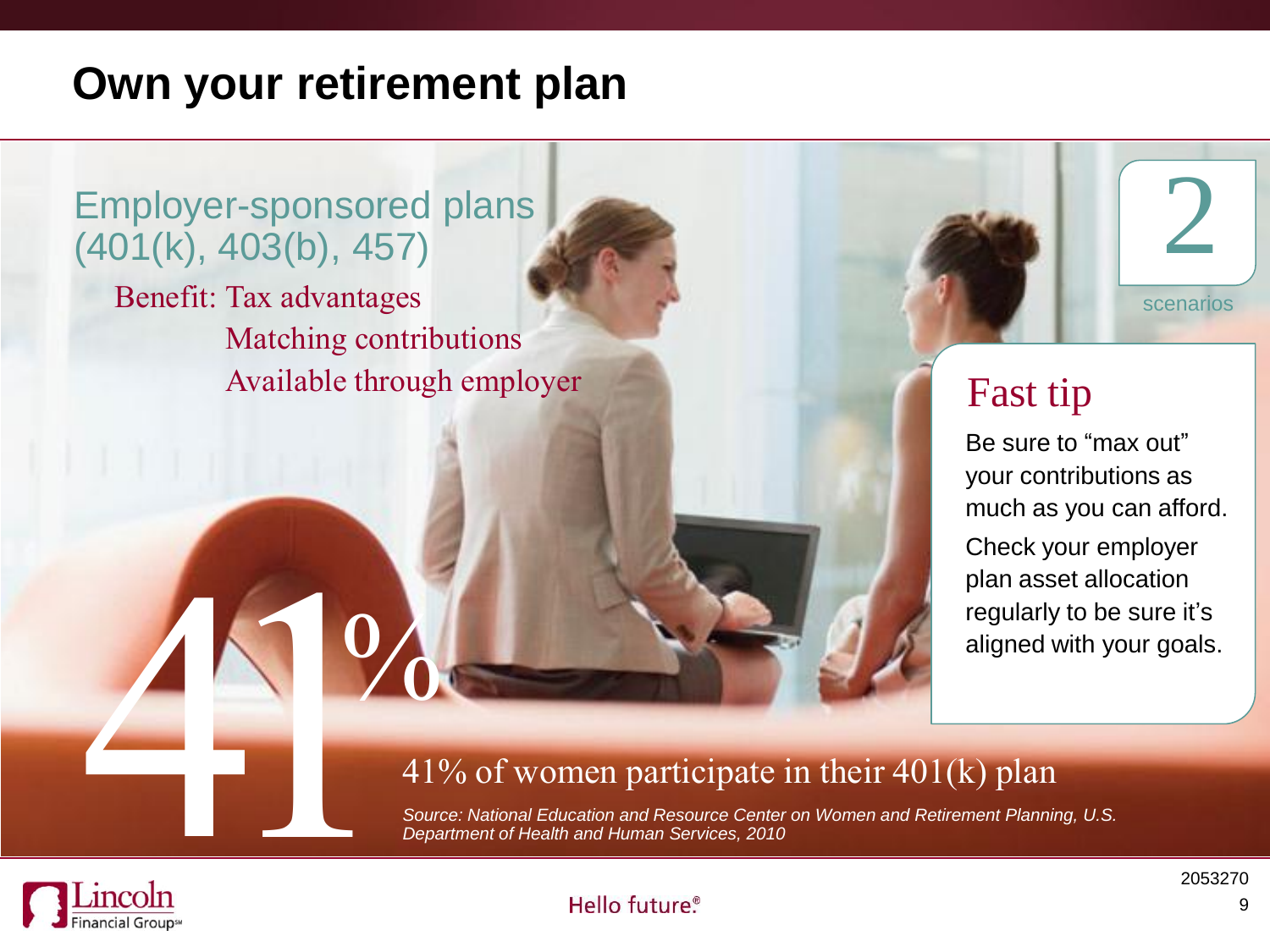

2

scenarios

### **Own your retirement plan**

Minimal impact – maximum benefits You can probably save more than you think

#### **Assuming a \$1,500 bi-weekly salary**

| <b>Contribution rate</b>        | $0\%$   | $2\%$   | 4%      | 6%      | 8%      | 10%     |
|---------------------------------|---------|---------|---------|---------|---------|---------|
| Take home pay (25% tax rate)    | \$1,125 | \$1,103 | \$1,080 | \$1,058 | \$1,035 | \$1,013 |
| Retirement plan contribution    | \$0     | \$30    | \$60    | \$90    | \$120   | \$150   |
| Net difference in take-home pay | \$0     | \$23    | \$45    | \$68    | \$90    | \$113   |

*This chart is for illustrative purposes only.*

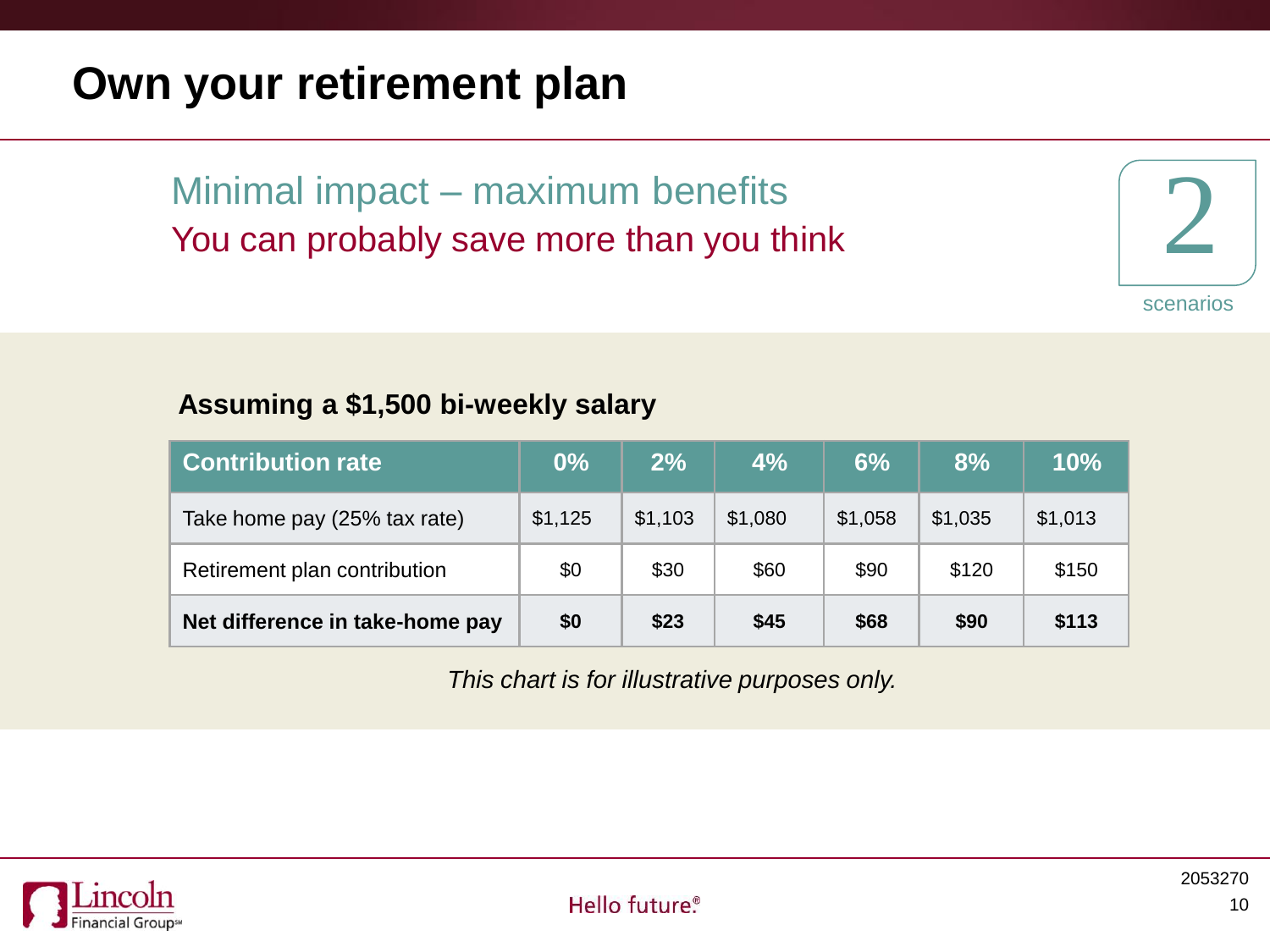



Hello future.<sup>®</sup>

### **Own your retirement plan**

Minimal impact – maximum benefits Saving more can lift you higher



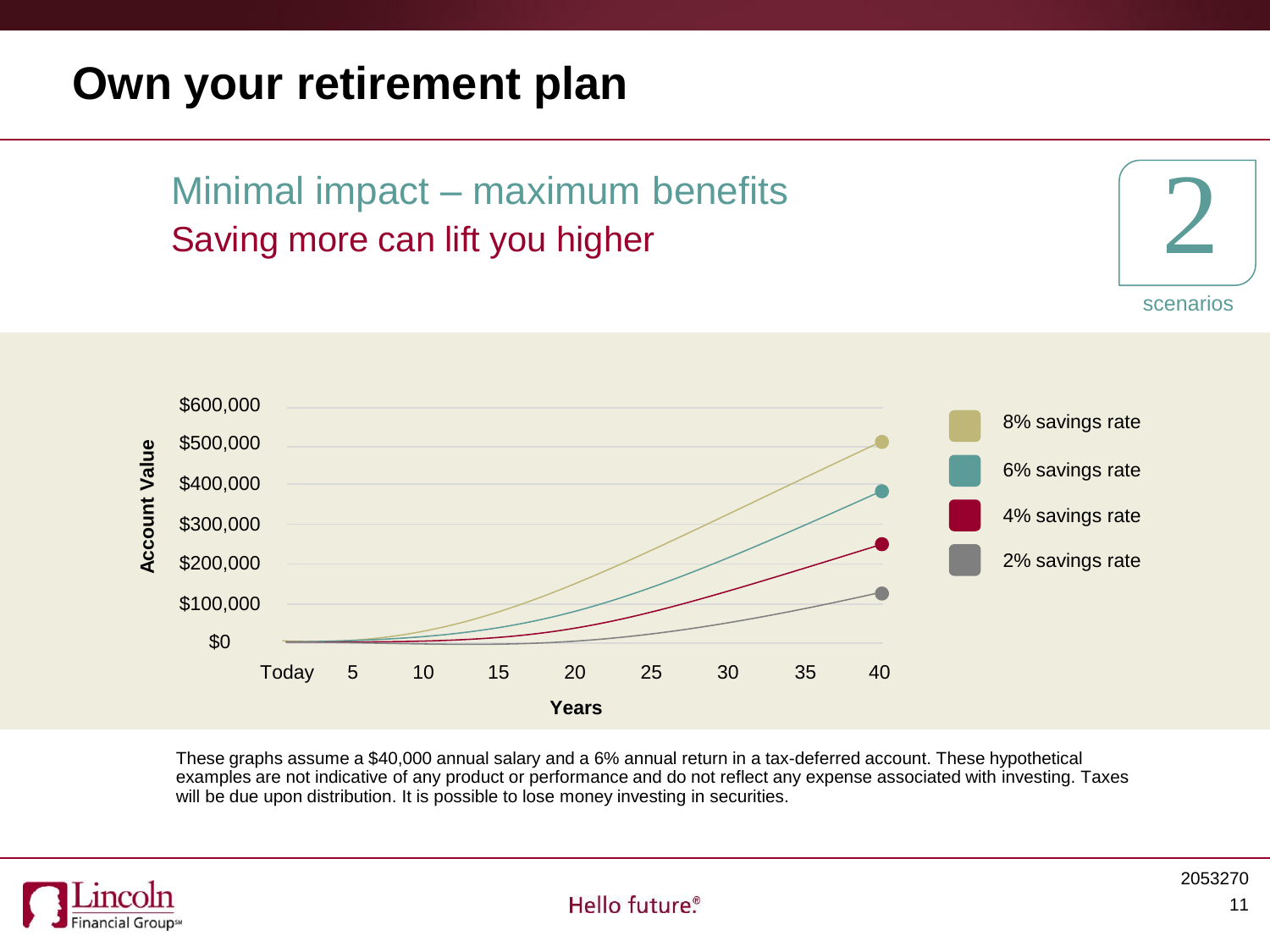#### **Protect your savings**

Benefit: Growth potential Tax-deferral Variable annuities Fixed indexed annuities Benefit: Downside protection Fast tip Tax-deferral



2 scenarios

Annuities are designed for retirement savings and offer tax-deferred growth.

Source: Stocks represented by Standard & Poor's 500®, bonds are represented by the 20-year U.S. government bond, cash by the U.S. 30-day Treasury bill, and inflation by the Consumer Price Index. An investment cannot be made directly in an index.

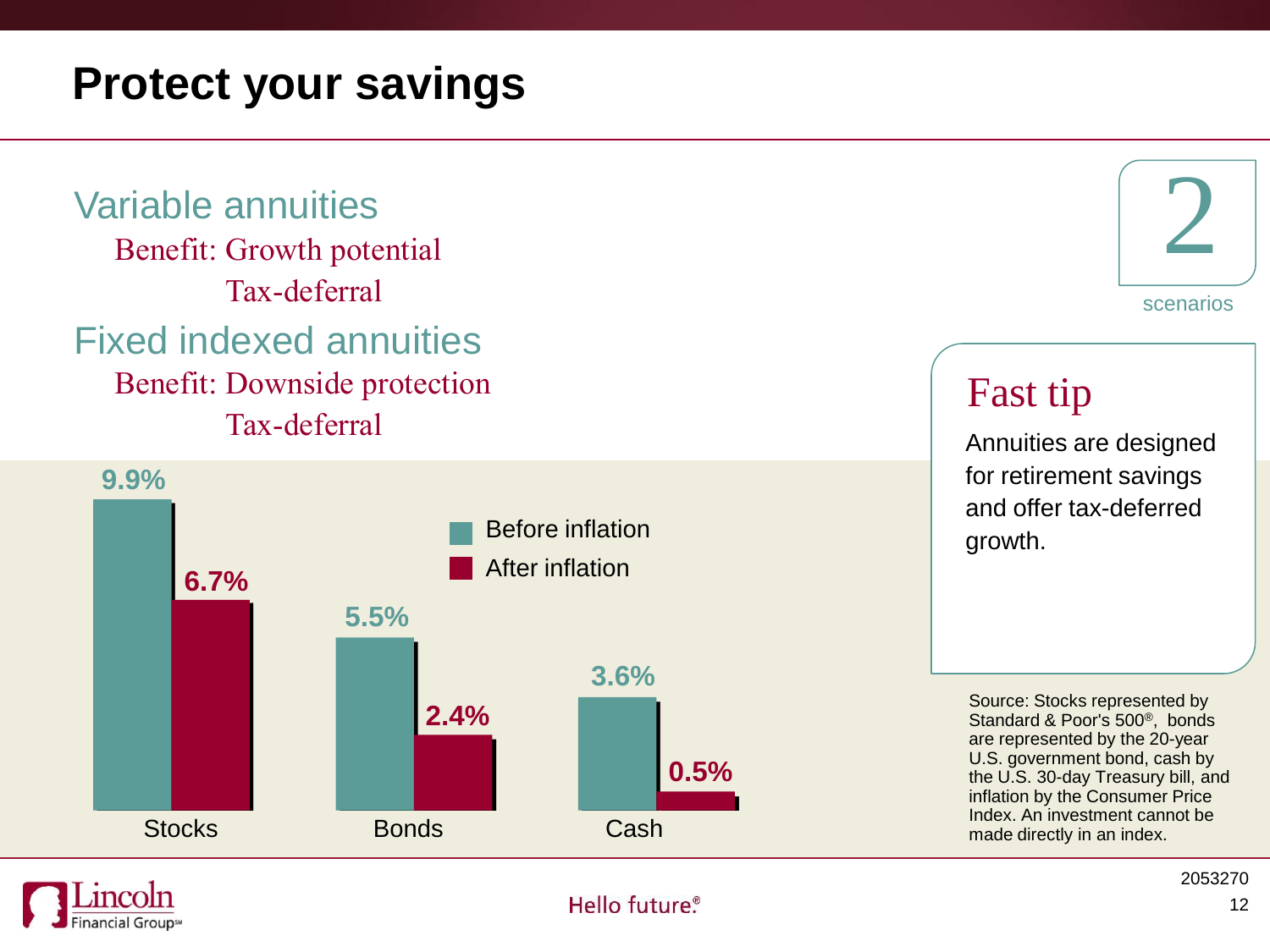### **Becoming financially independent**



*\*Assumes retirement at age 65. The maximum Social Security benefit in 2008 for an individual at full retirement age (67) is \$26,220. Sources: Bureau of Labor Statistics, Consumer Expenditure Survey, Social Security Administration, 2008, which is the most recent data available.*

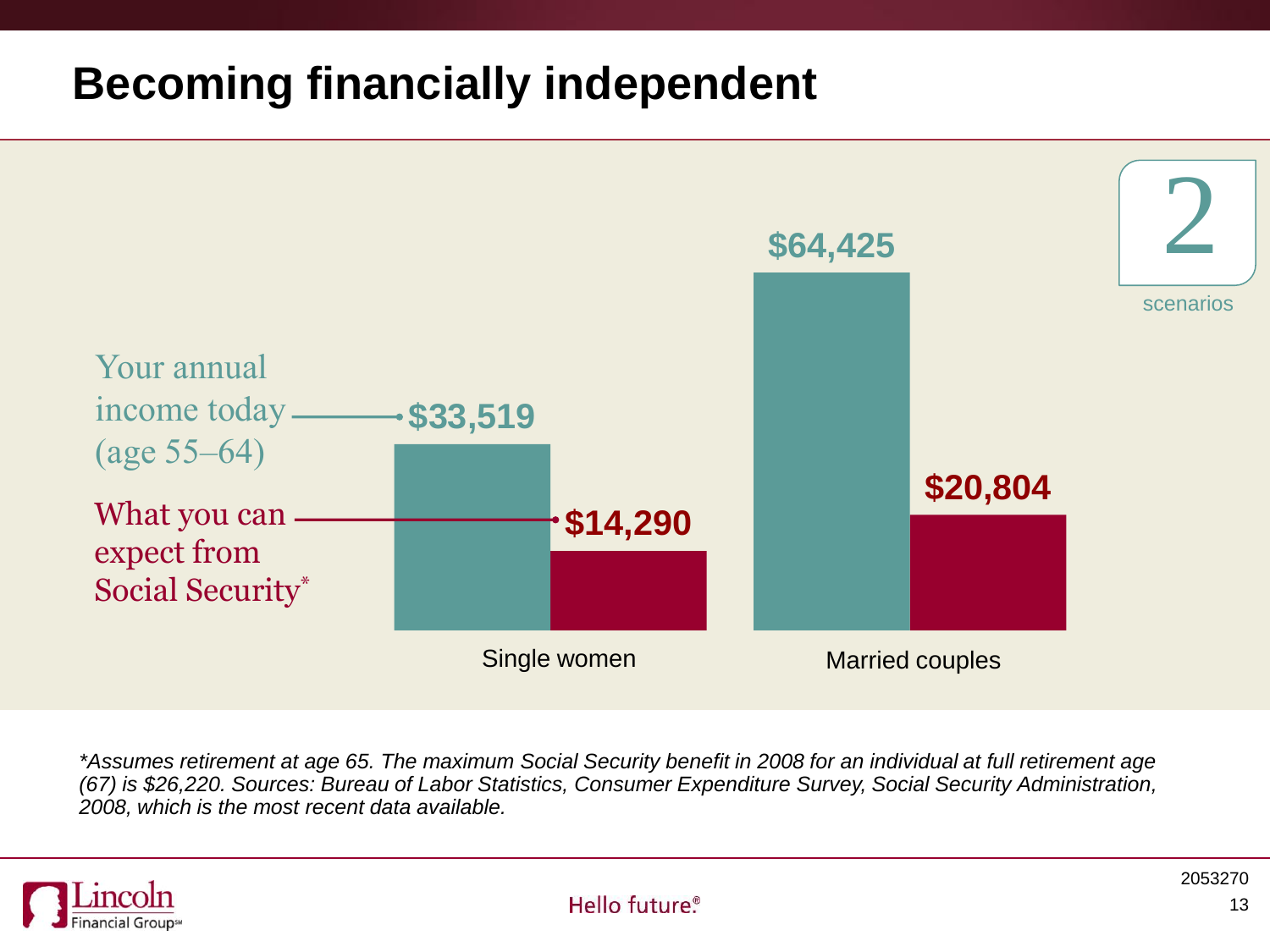# **Becoming financially independent—with dependents**

The rising cost of education



Four years of public college/university (in-state)

Four years of public college/university (out-of-state)

Four years of private college/university

**\$30,420 \$78,380 \$109,172**

Source: *College Board; Trends in College Pricing 2010 and Trends in Student Aid 2010*



Hello future®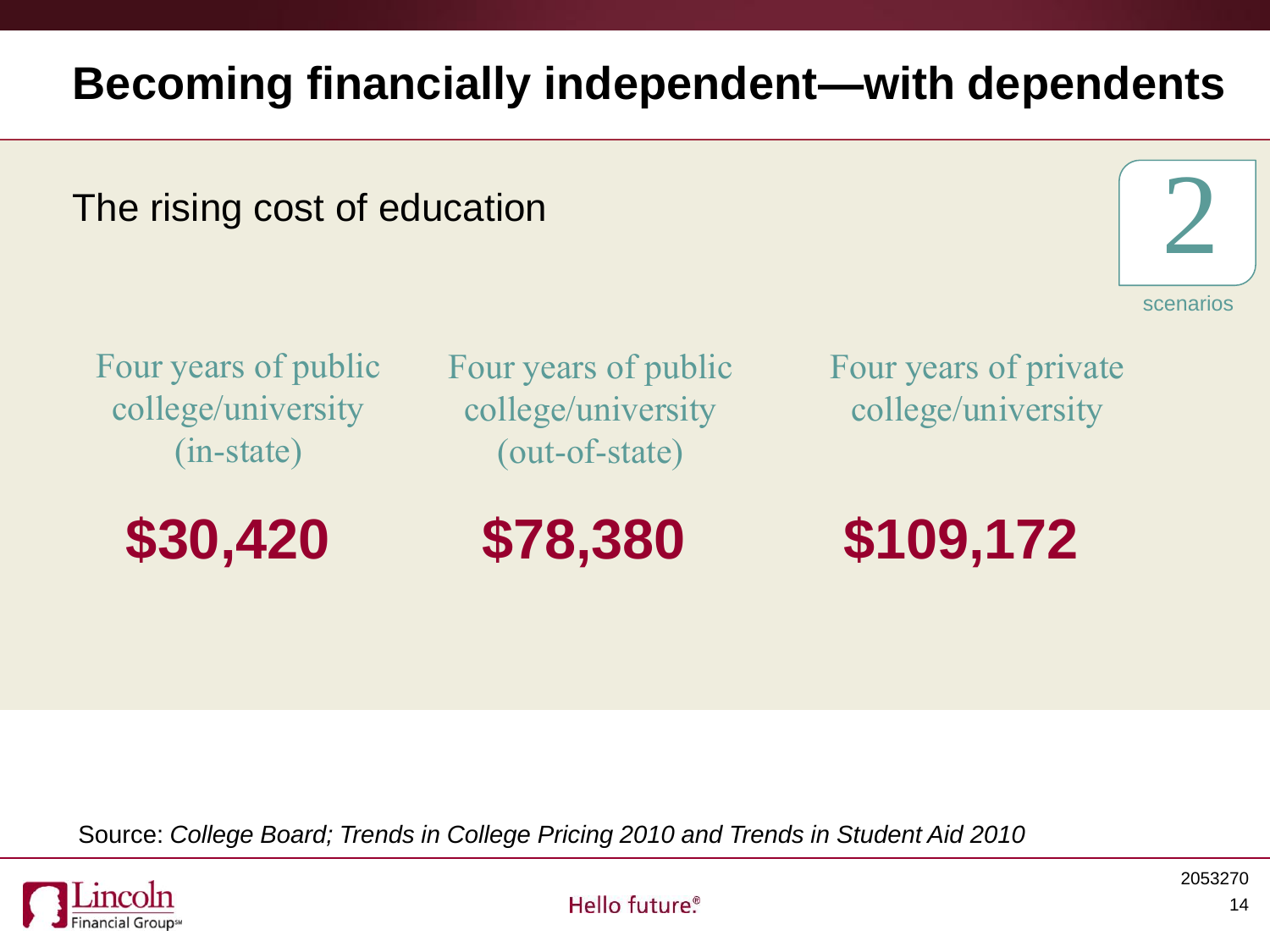#### **Becoming financially independent**



#### Explore your options Guaranteed income products Life insurance Understand Spousal Grahal Constitutions

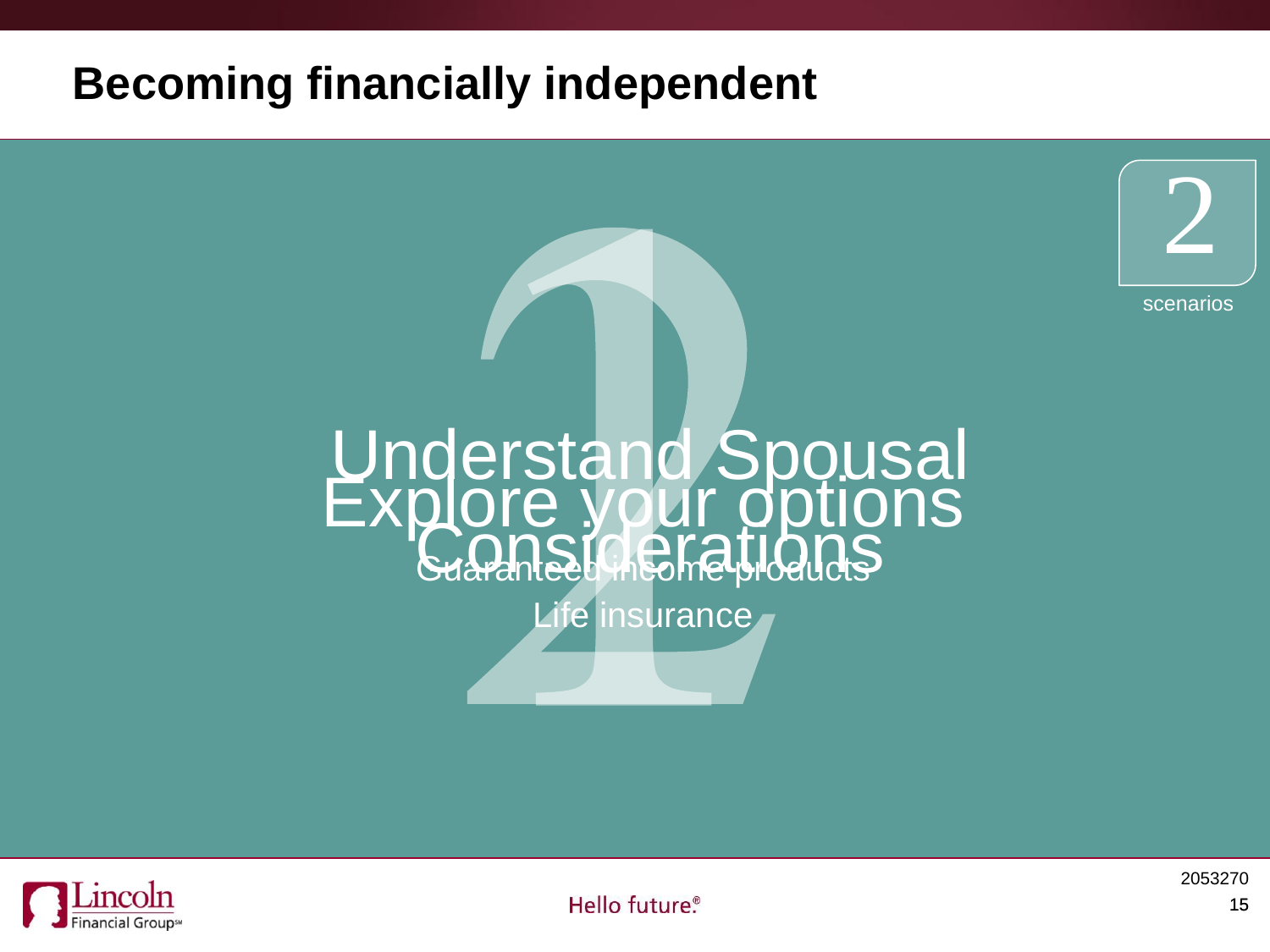#### **Becoming financially independent**

Explore your options Guaranteed income products Life insurance

2 Understand spousal considerations



#### Fast tip

Many investment contracts, such as annuities, have a spousal consideration within the policy. Life insurance contracts vary and can provide lump

sum death proceeds to cover costs or convert to an income stream.

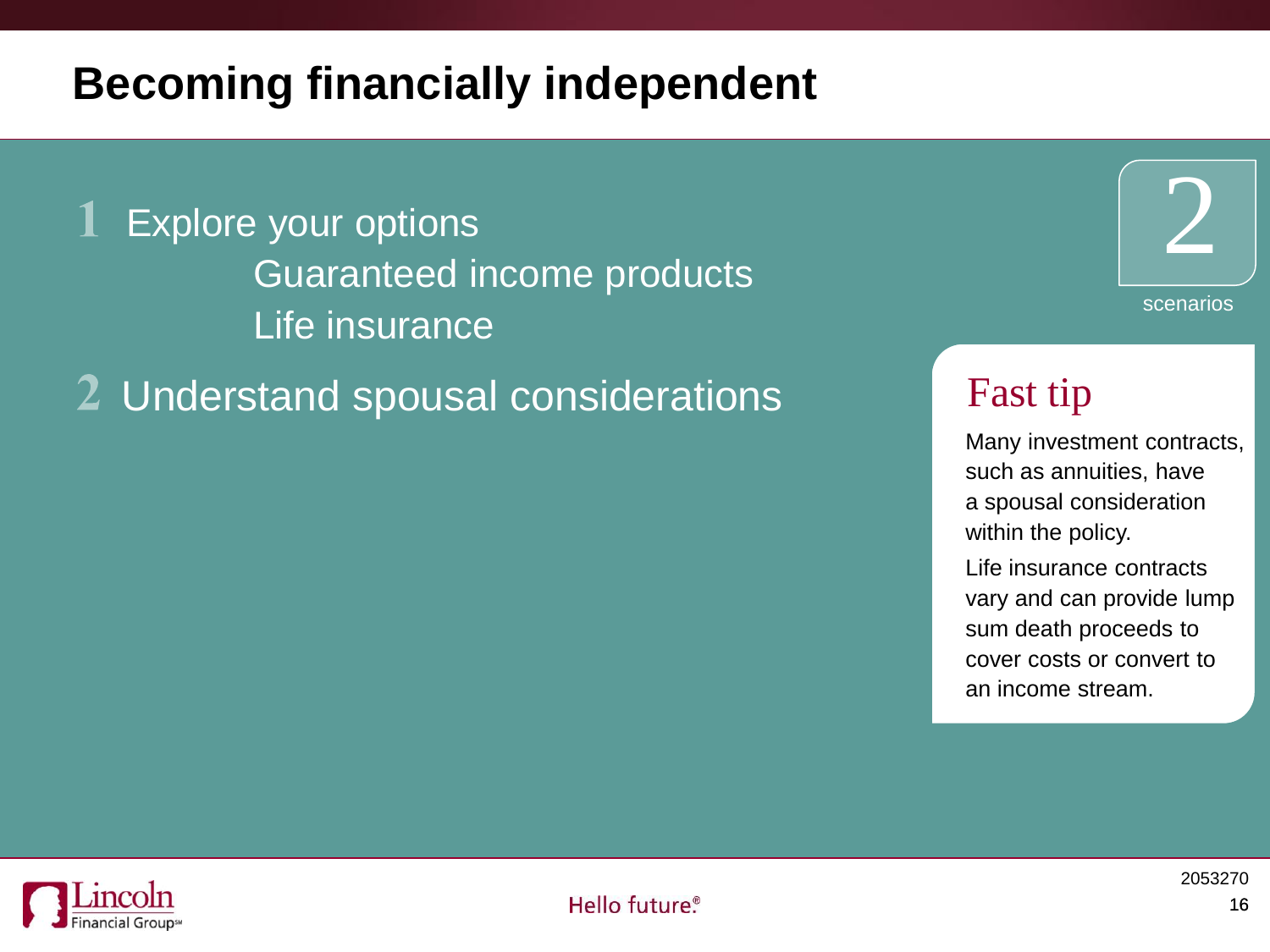# **Planning for medical expenses**

#### How Americans plan to pay for long-term care



Hello future®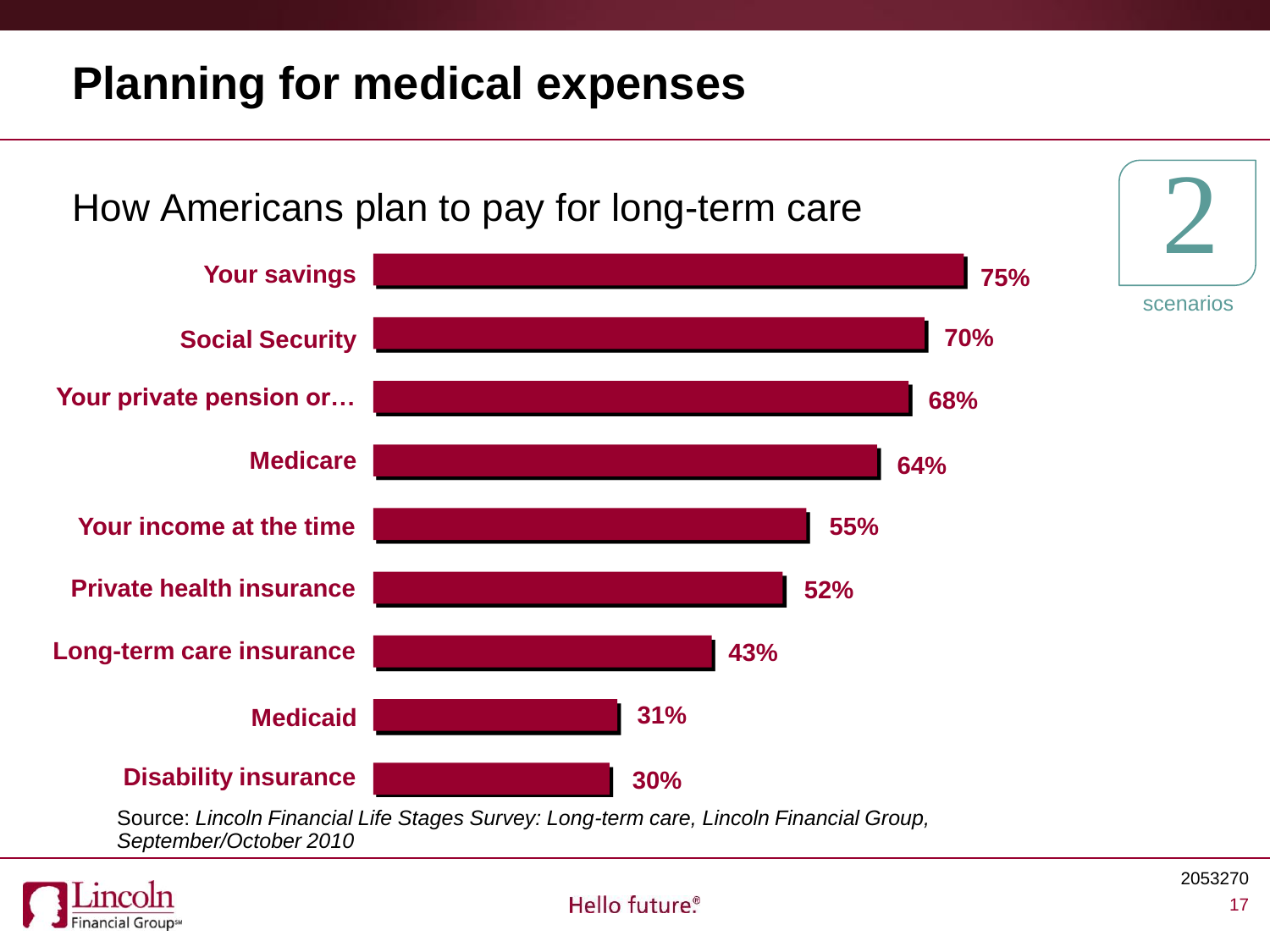#### **Action plan to prepare for medical costs**



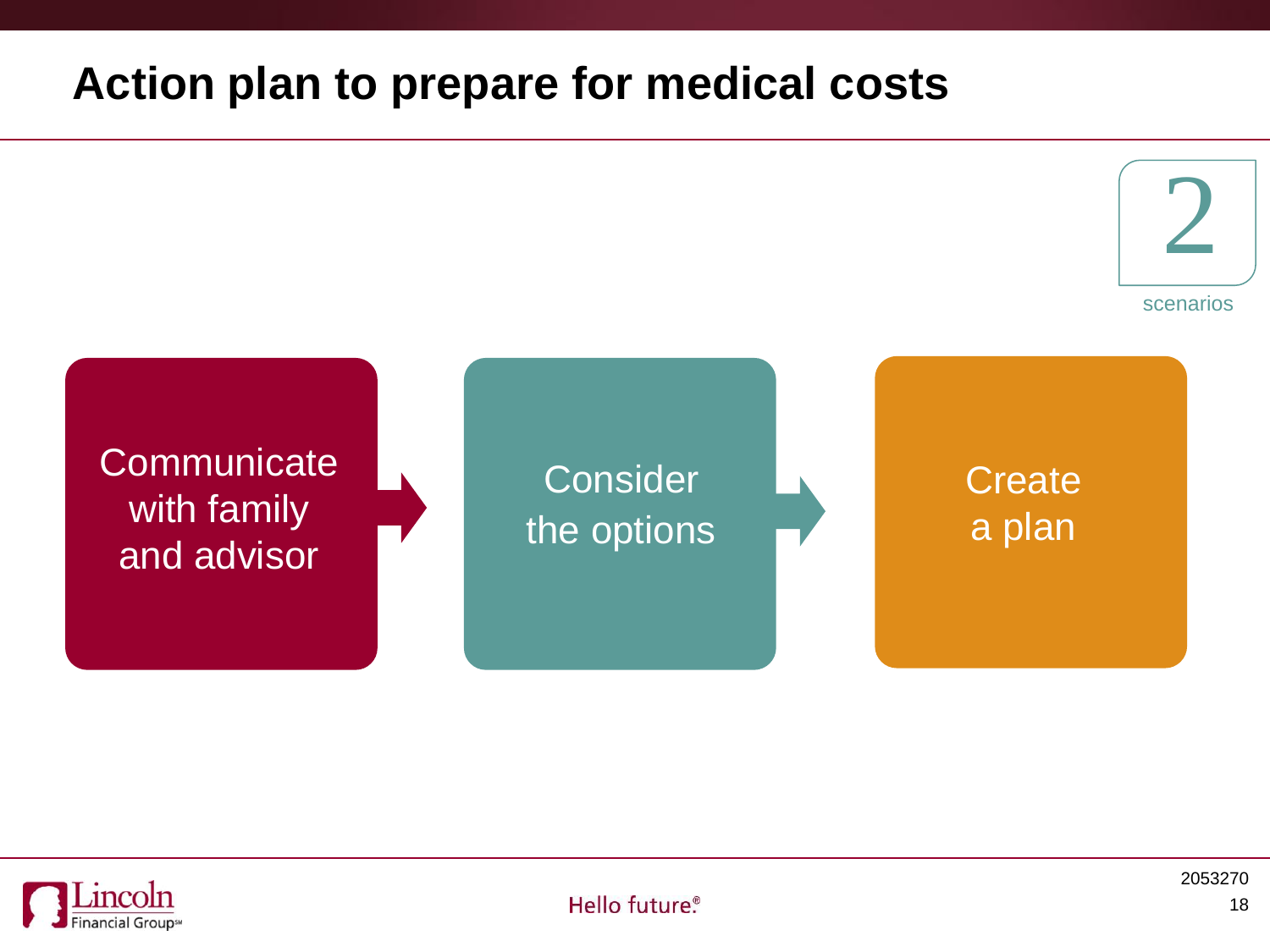#### **How do you want to be remembered?**



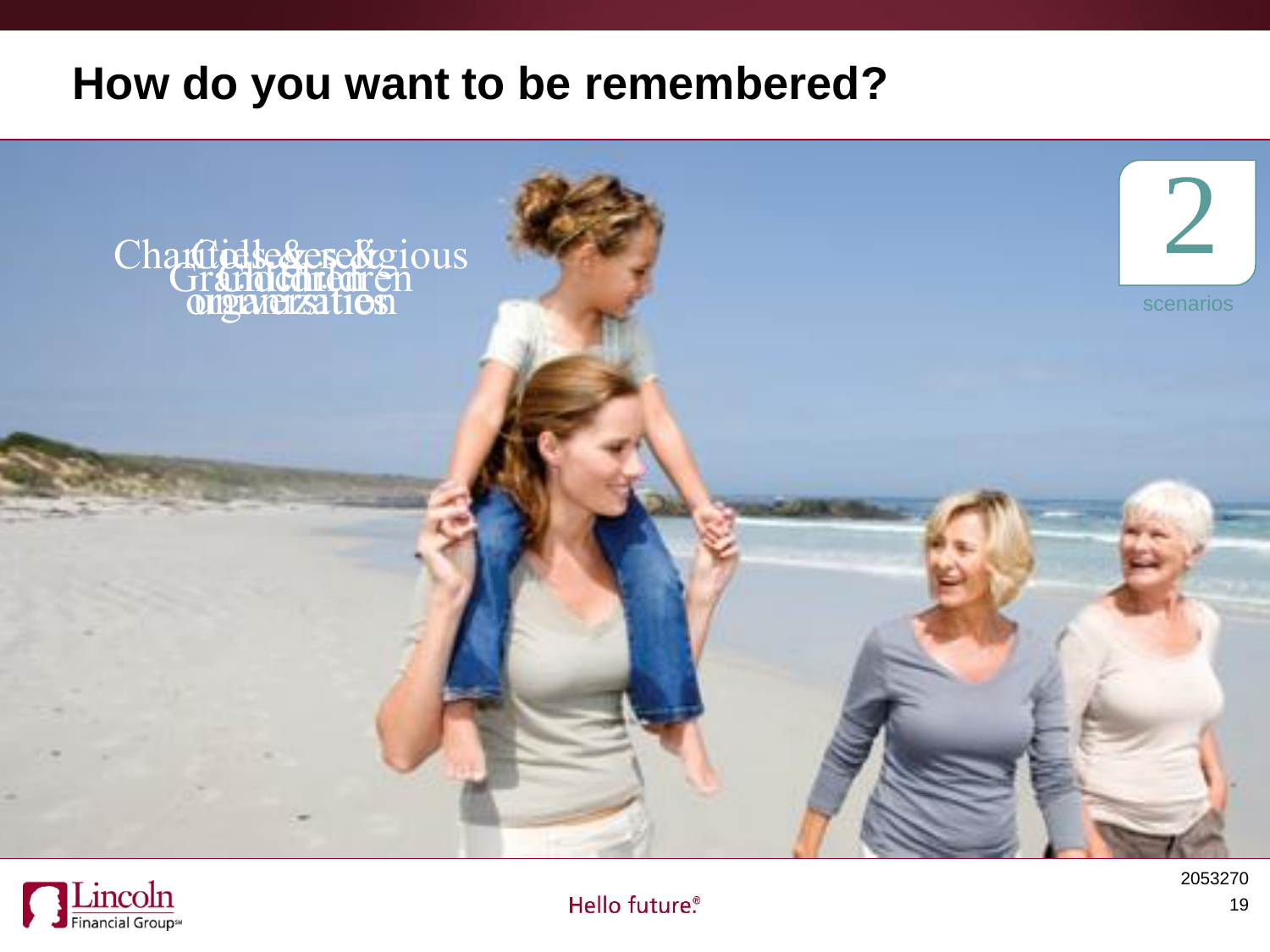#### **How do you want to be remembered?**

Children Grandchildren Charities & religious organization Colleges & universities



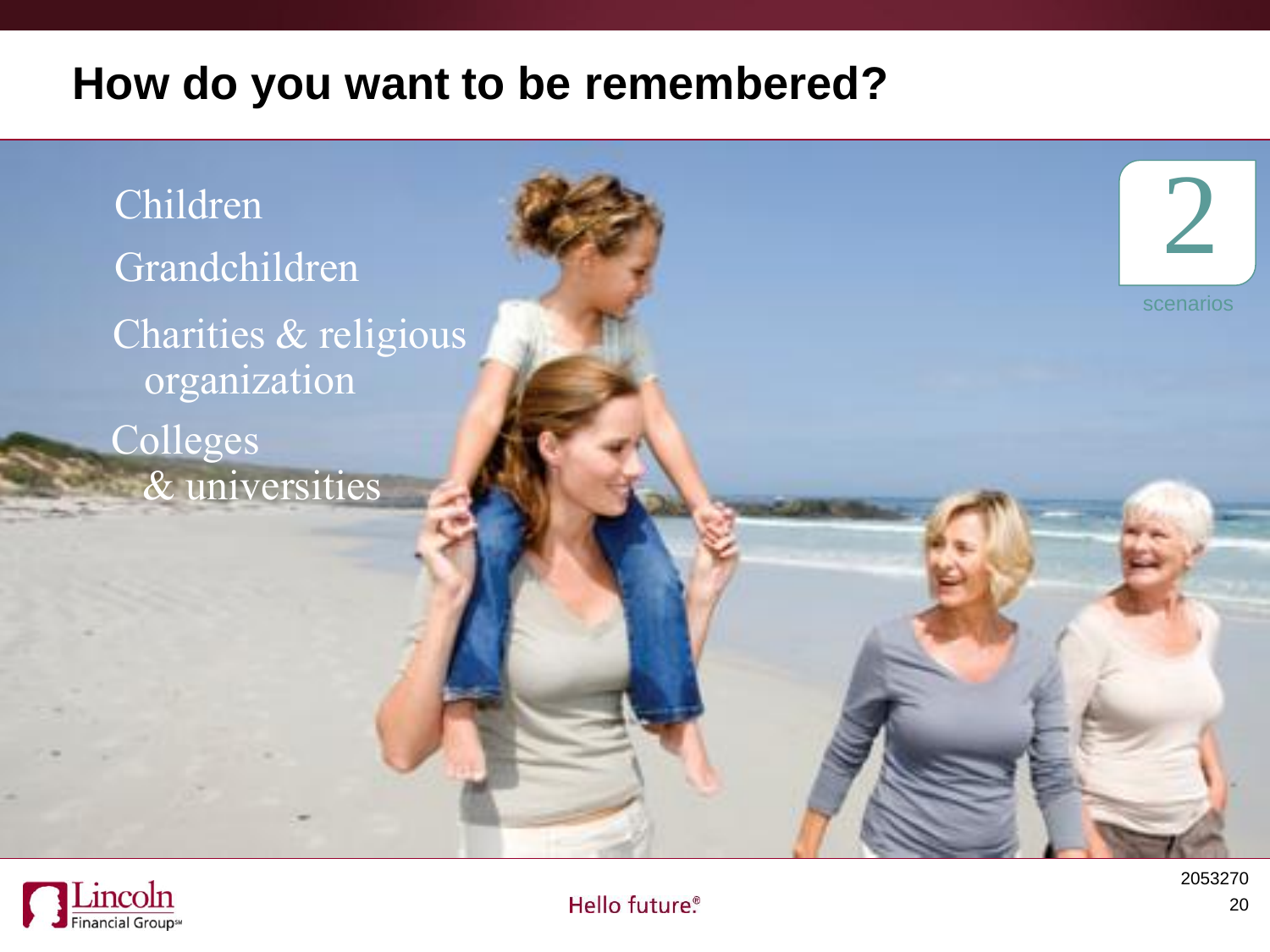#### **Plan your estate**

An effective estate plan can help you: Control the distribution of your assets

> Minimize expenses, taxes and probate costs

Potentially disperse more money to the individuals and organizations who are most important to you

2 scenarios

#### Fast tip

Estate tax laws can be complicated – be sure to work with a financial advisor to stay on top of changes and variations.



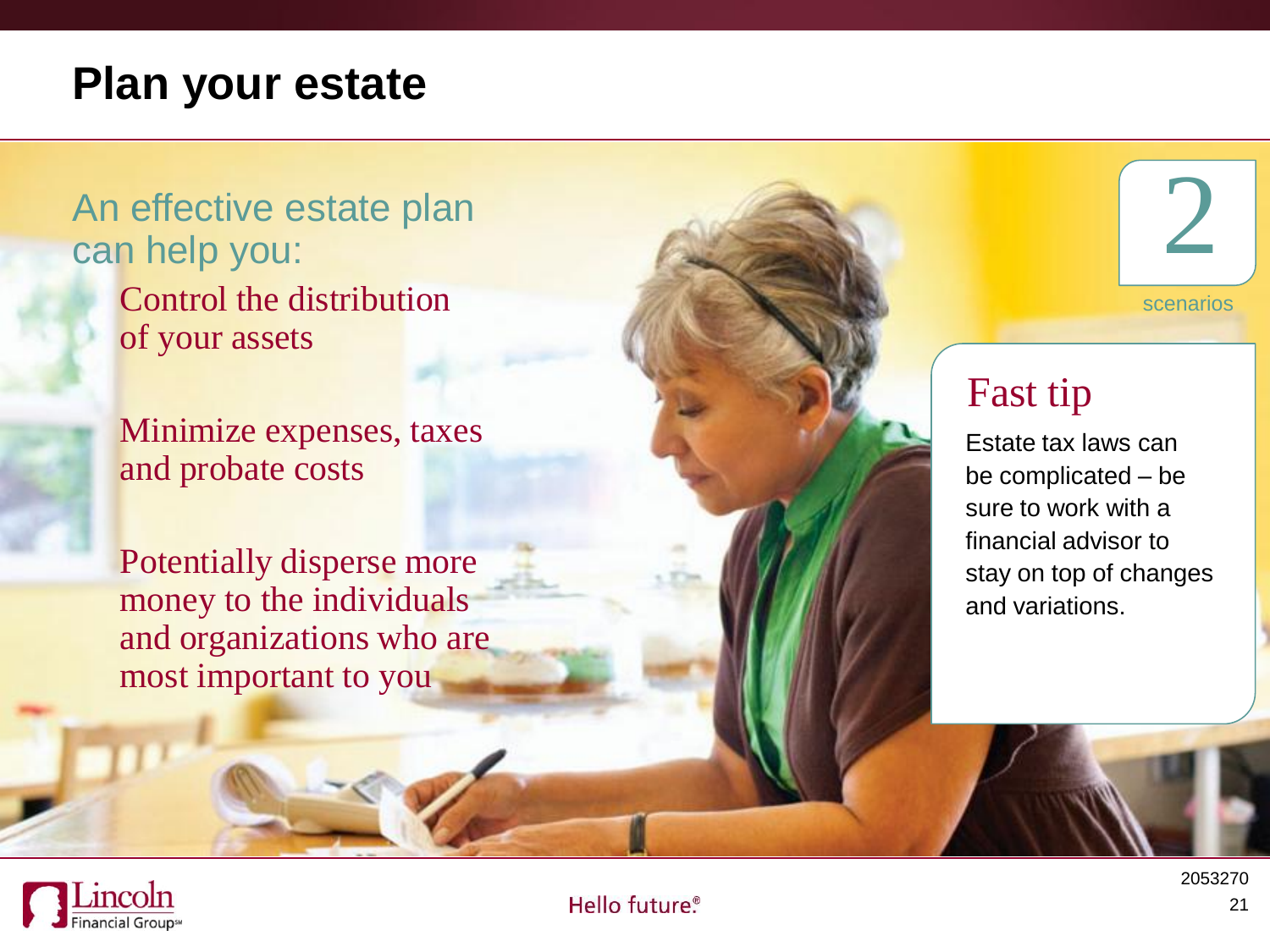#### **Empower yourself**

# Empower yourself



Hello future.<sup>®</sup>

3

take action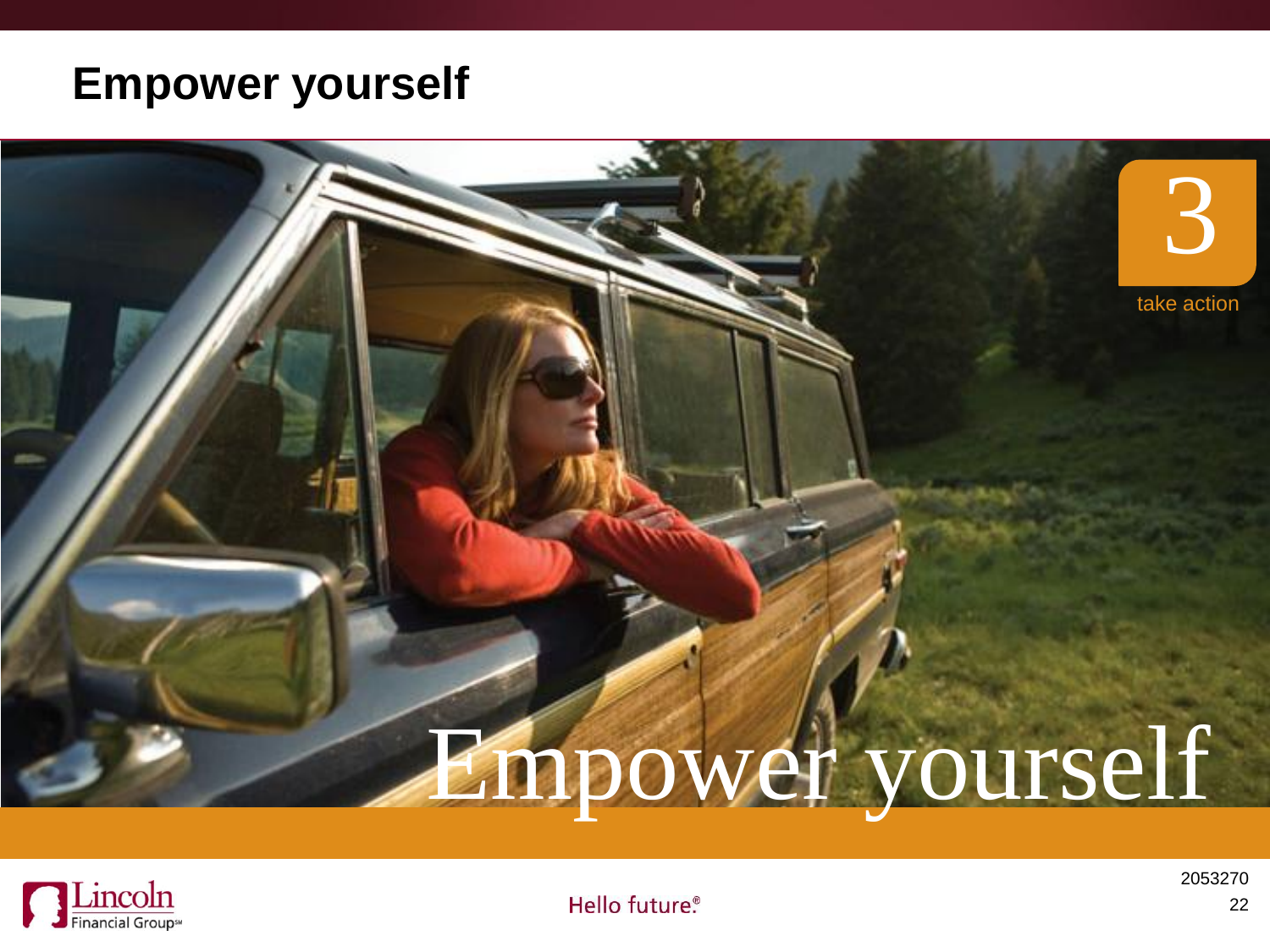#### **Be educated**

#### Collect trustworthy information Sources of information on financial products and services



**3%** Social media/networking websites **4%** Financial planning software **13%** Employer provided materials **14%** T.V. or radio **32%** Books, magazines or newspapers **40%** Internet/Financial websites



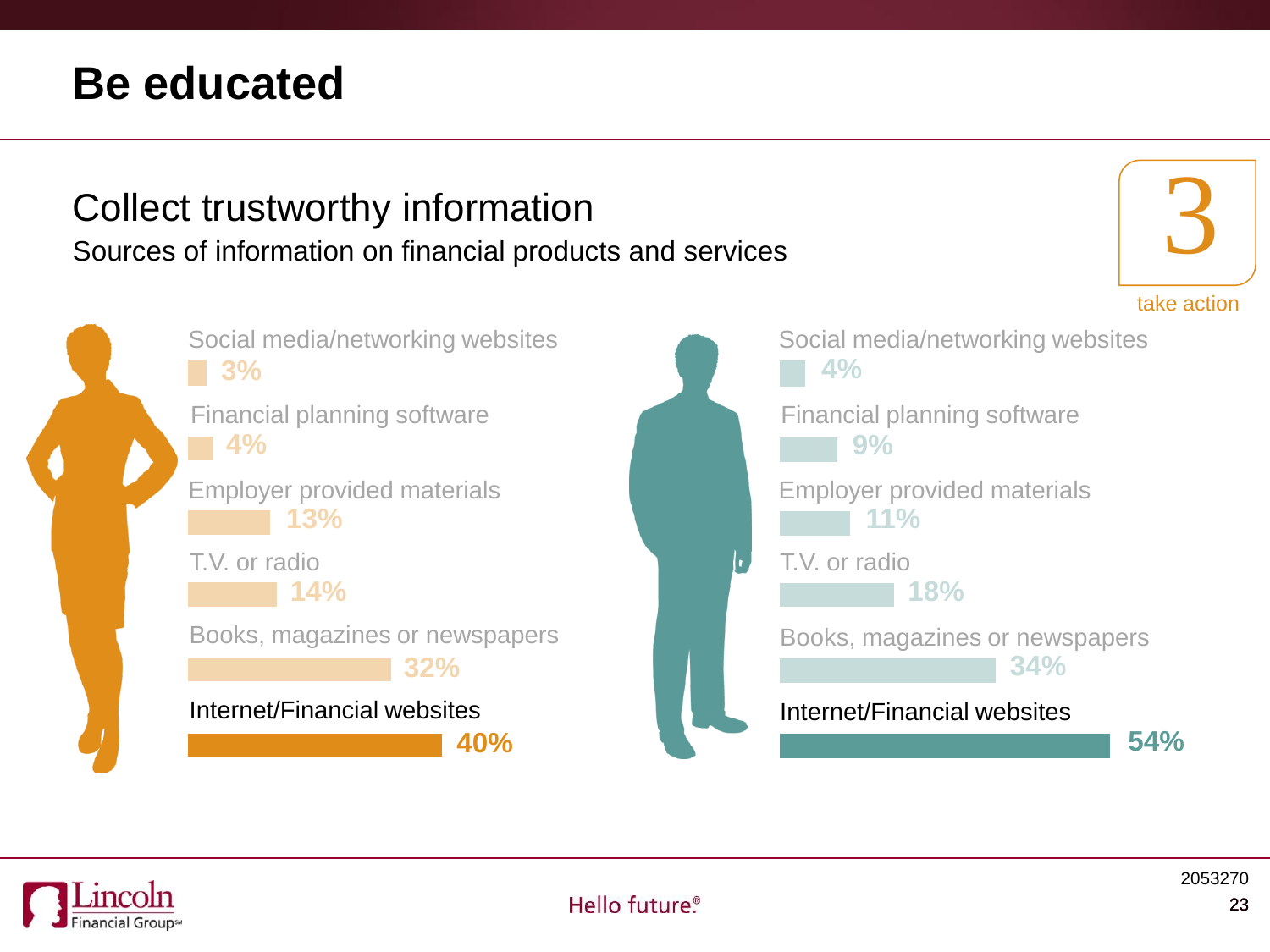#### **Begin with the basics**

|                                                                                                    |   | e-retirement Retirement<br>expense expense |
|----------------------------------------------------------------------------------------------------|---|--------------------------------------------|
| Mortgage/rent                                                                                      |   | s                                          |
| Property expenses                                                                                  |   | S                                          |
| Food                                                                                               |   | s                                          |
| Clothing                                                                                           |   | \$                                         |
| Medical expenses<br>member any prescriptions!                                                      |   | s                                          |
| <b>Utilities</b><br>finclude electric, gas, water, sewer<br>aarbage, cable, telephone, cell phone, |   |                                            |
| Automobile expenses<br>finclude car payment, insurance                                             |   |                                            |
| Insurance<br>(include life, disability, long-term care)                                            | s | s                                          |
| ersonal debt                                                                                       |   | \$                                         |
| Total                                                                                              |   | s                                          |

|                              | Pre-retirement<br>expense | <b>Retirement</b><br>expense |
|------------------------------|---------------------------|------------------------------|
| Pension                      | \$                        | \$                           |
| Social Security              | \$                        | \$                           |
| Other income                 | \$                        | \$                           |
| <b>Total</b>                 | \$                        | \$                           |
| <b>Investment income</b>     |                           |                              |
| Mutual funds                 | \$                        | \$                           |
| <b>Stocks</b>                | \$                        | \$                           |
| <b>Bonds</b>                 | \$                        | \$                           |
| CDs                          | \$                        | \$                           |
| Managed money                | \$                        | \$                           |
| Real estate                  | \$                        | \$                           |
| Annuities                    | \$                        | \$                           |
| <b>IRA</b>                   | \$                        | \$                           |
| 401(k) / 403(b) plan         | \$                        | \$                           |
| SEP or other retirement plan | \$                        | \$                           |
| <b>Total</b>                 | \$                        | \$                           |



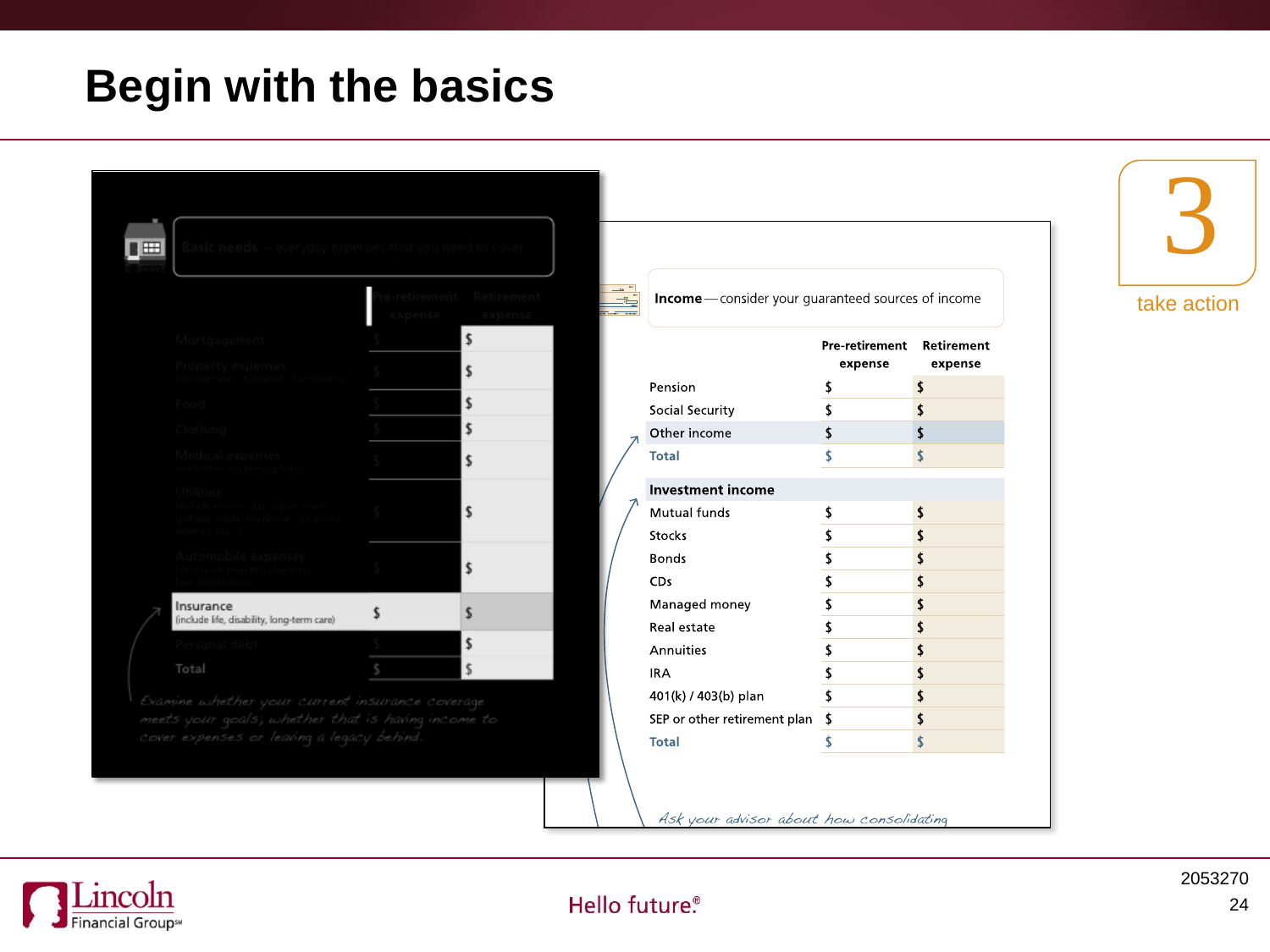**Investment company products are sold by prospectus. Investors should consider the investment objectives, risks, and charges and expenses of the investment carefully before investing. A prospectus contains this and other important information about the investment. To request a prospectus call 877 533-0003 or obtain one from your investment representative. Please read it carefully before you invest or send money.**

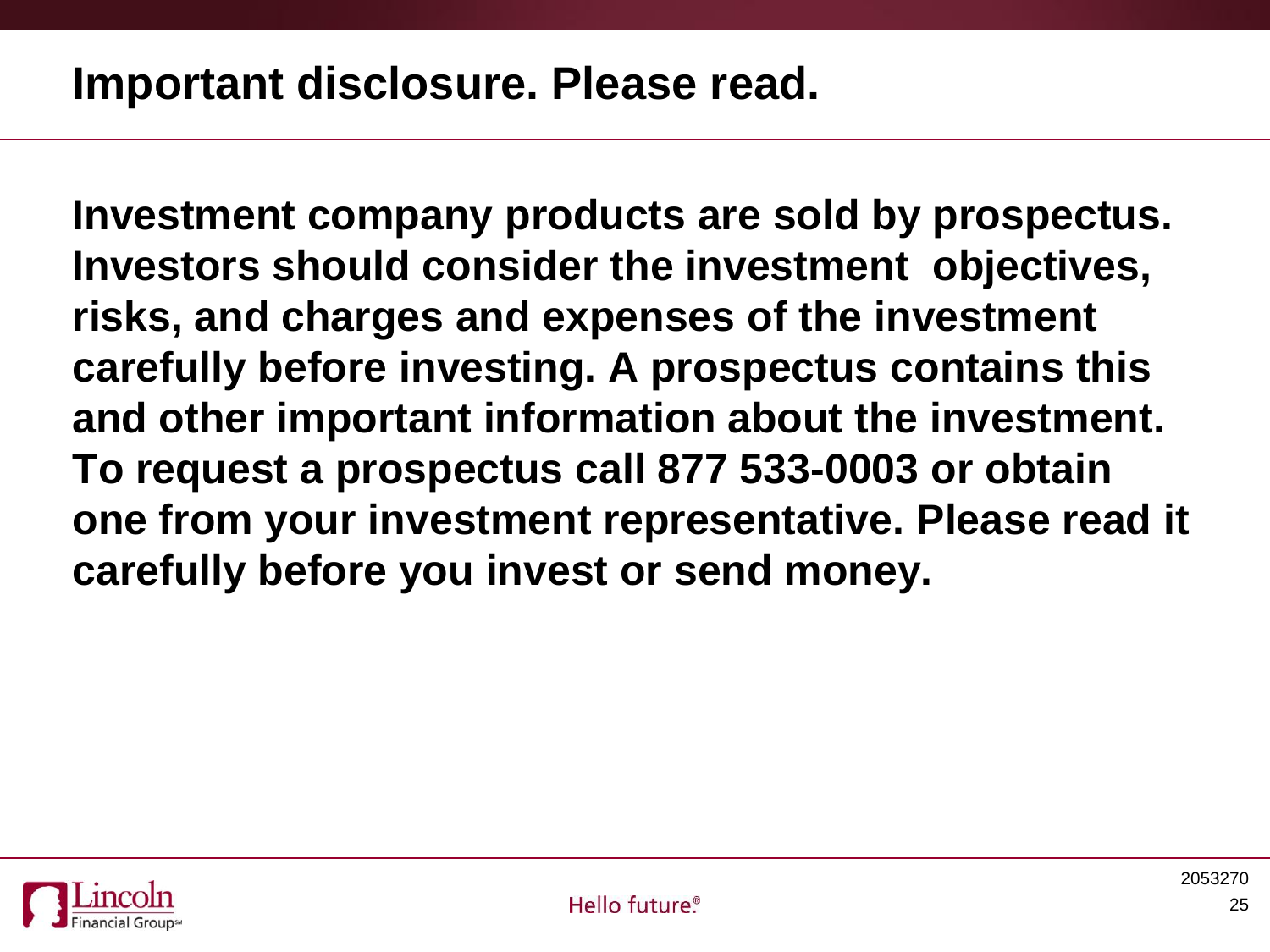#### **Important disclosure. Please read.**

Life insurance and annuities are issued by The Lincoln National Life Insurance Company, Fort Wayne, IN, and in New York by Lincoln Life & Annuity Company of New York, Syracuse, NY. Financial planning services are offered through Lincoln Financial Advisors and Sagemark Consulting, a division of Lincoln Financial Advisors, a registered investment advisor. Securities are offered by Lincoln Financial Advisors, a broker/dealer (member SIPC), and distributed by Lincoln Financial Distributors, Inc., a broker/dealer.

This material was prepared to support the promotion and marketing of a variable annuity product. Lincoln Financial Group® affiliates, their distributors and their respective employees, representatives and/or insurance agents do not provide tax, accounting or legal advice. Any tax statements contained herein were not intended or written to be used, and cannot be used for the purpose of avoiding U.S. federal, state or local tax penalties. Please consult your own independent adviser as to any tax, accounting or legal statements made herein.